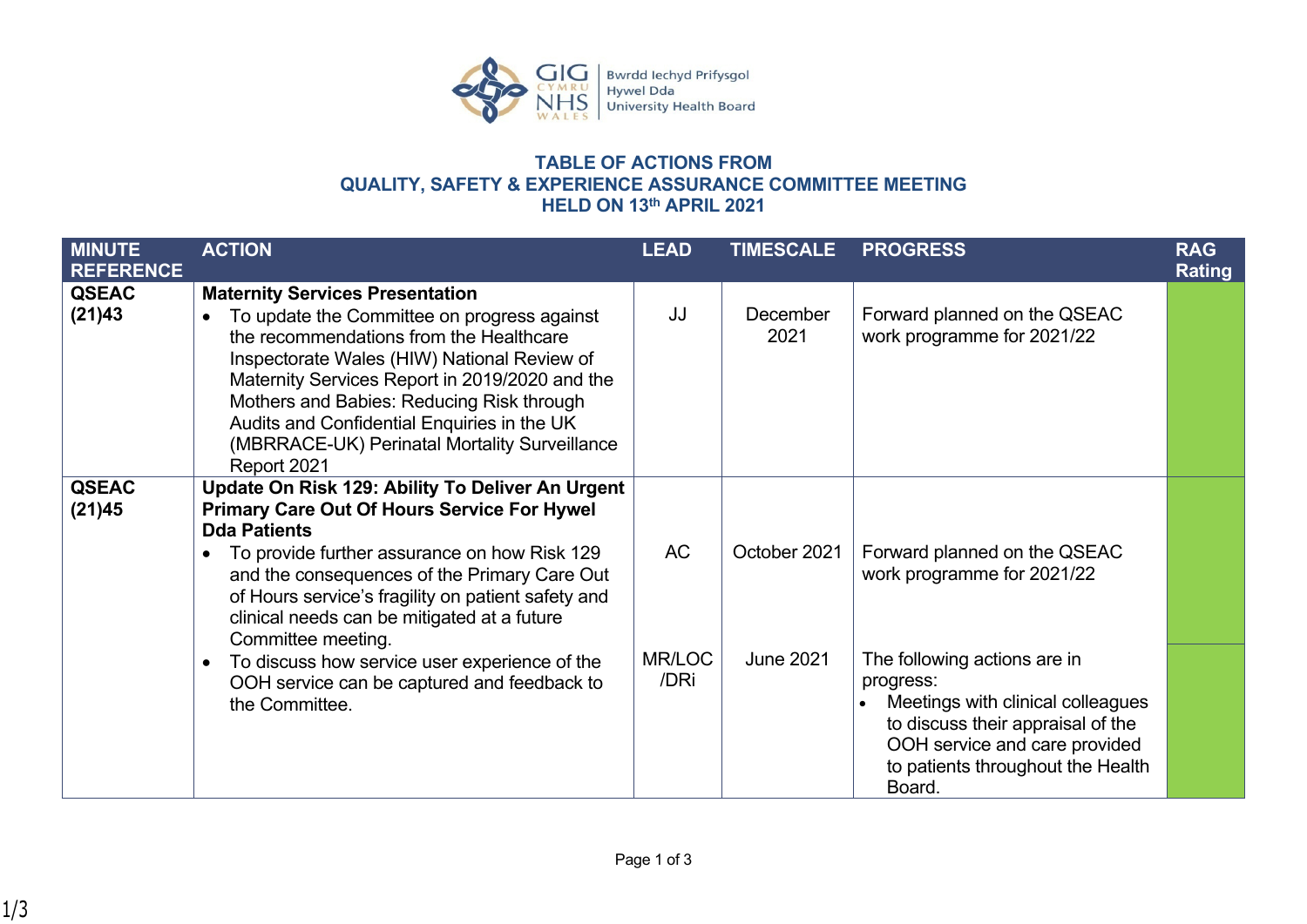| <b>MINUTE</b>    | <b>ACTION</b> | <b>LEAD</b> | <b>TIMESCALE</b> | <b>PROGRESS</b>                                                                                                                                                                                                                                                                                                                                                                                                                                                                                                                                                                                                                                                                                                                                                                                                                                                                                                                                                                                                                                                                                   | <b>RAG</b>    |
|------------------|---------------|-------------|------------------|---------------------------------------------------------------------------------------------------------------------------------------------------------------------------------------------------------------------------------------------------------------------------------------------------------------------------------------------------------------------------------------------------------------------------------------------------------------------------------------------------------------------------------------------------------------------------------------------------------------------------------------------------------------------------------------------------------------------------------------------------------------------------------------------------------------------------------------------------------------------------------------------------------------------------------------------------------------------------------------------------------------------------------------------------------------------------------------------------|---------------|
| <b>REFERENCE</b> |               |             |                  |                                                                                                                                                                                                                                                                                                                                                                                                                                                                                                                                                                                                                                                                                                                                                                                                                                                                                                                                                                                                                                                                                                   | <b>Rating</b> |
|                  |               |             |                  | Plans underway to develop a<br>$\bullet$<br>staff survey to identify positive<br>practice and areas of<br>improvement for the current<br>service.<br><b>Welsh Ambulance Service NHS</b><br>$\bullet$<br>Trust contacted to request an<br>audit of their activity, particularly<br>when the OOH service has base<br>closures or reduced service, to<br>assess possible impact on other<br>services and service users.<br><b>Community Health Council</b><br>$\bullet$<br>contacted to request their support<br>in the design and implementation<br>of a patient survey to capture<br>patient perception of, and<br>satisfaction with, the service.<br>Workforce Development Team<br>$\bullet$<br>continue to review the current<br>position and map the service in<br>partnership with the OOH team.<br>Stakeholders will be invited to<br>participate, allowing the service to<br>evaluate the current position and<br>facilitate design of a future<br>workforce and service structure.<br>The information and evidence<br>gathered from these studies will<br>direct service change and provide |               |
|                  |               |             |                  | assurance.                                                                                                                                                                                                                                                                                                                                                                                                                                                                                                                                                                                                                                                                                                                                                                                                                                                                                                                                                                                                                                                                                        |               |